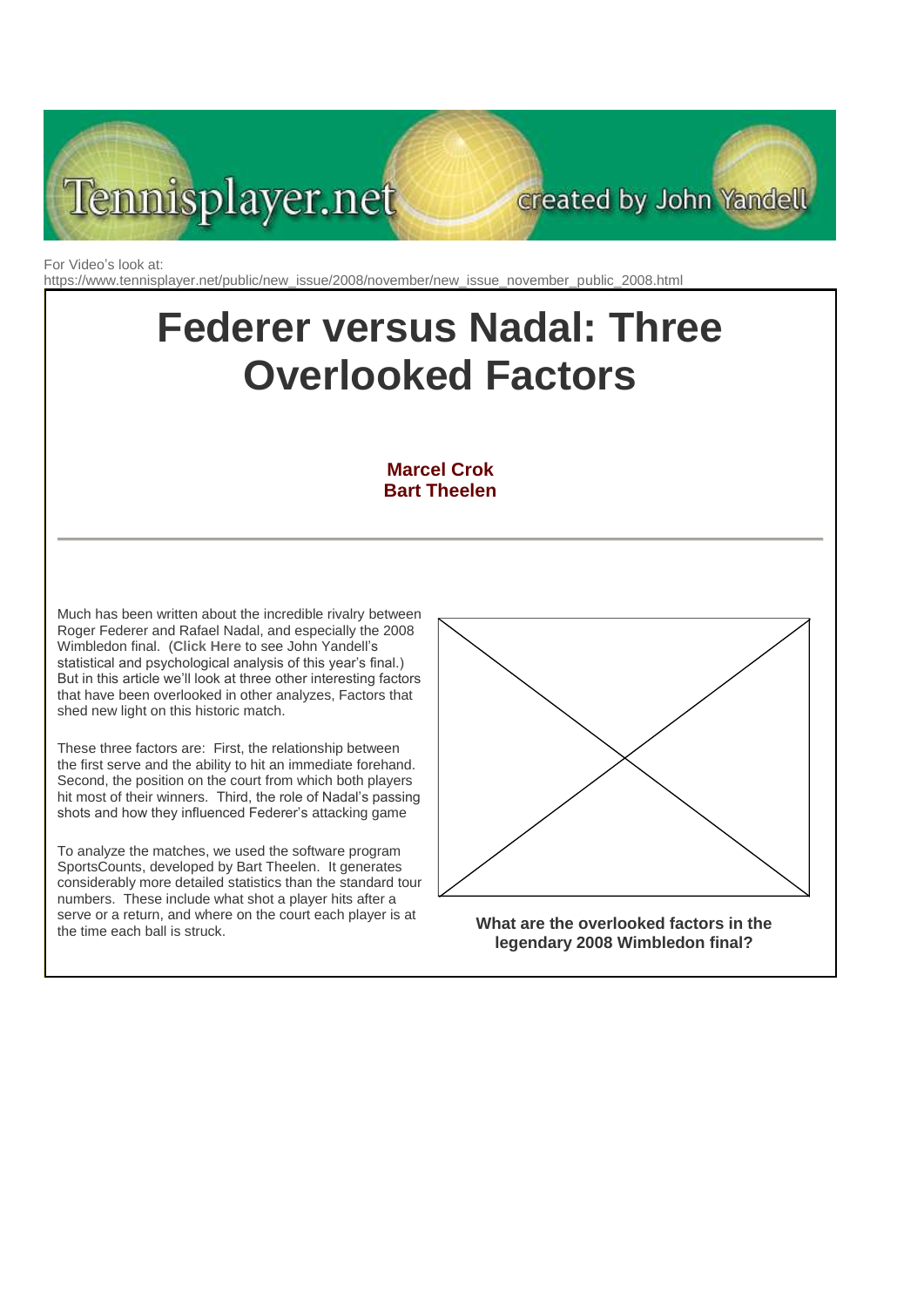

## **Who won how many points when a forehand followed a first serve?**

## **The Serve and the Forehand**

The statistics showed that the first critical point in the Wimbledon final was which player could establish his forehand after his first serve. What happened when they could a forehand on the first ball and what happened when they hit a backhand instead?

As Federer's serve is generally considered better than Nadal's, we might expect him to be able to start the point with his forehand more frequently. The statistics show that in fact this was the case.

After a first serve Federer started 83% of the points with a forehand. When he was able to hit a forehand on the first ball, he won 59% of the points. 83%! So one of the greatest players in tennis history hits a backhand after his first serve only one or two times out of ten.

And it was basically the same for Nadal. Rafael was able to hit a forehand 72% of the time after a first serve. This is probably due in part to his incredible speed and his ability to run around his backhand. When he started with a forehand, Nadal won 62% of the points, actually a slightly higher percentage of points than Roger.

So it was very close on the forehand side, but with a slight edge in total number of points to Roger when both players backed up the first serve with a forehand.

## **The Serve and The Backhand**

Compare this to what happened when the first serve was followed by a backhand. There is a dramatic change when the players were unable to hit the preferred forehand on the first ball.

When Federer started with a backhand after his first serve, he won only. 26% of the points. When Nadal hits a backhand first, however, he won 42% of the points. This is a major key to understanding why Nadal won.

The point difference between the 2 players over 5 sets was only 5 points. In this one pattern—a first serve followed by a backhand--Nadal was 50% more successful than Roger. This goes a long way towards explaining why Federer struggles so much to beat the Spaniard.



#### **A dramatic difference when a backhand followed the serve.**

The point is not just that in general Rafael exploits Roger's backhand. The point here is that there is a statistical difference depending on what happens on the first ball after the serve.

The lesson to be drawn from this as a player or a coach is this: good serving is obviously important, but it is even more important to immediately set up your forehand after the serve. The top players are obviously seeking to do this as often as possible. So it makes sense to practice this combination specifically. Make sure you and/or your players are aware of this, and what advantage it may give you.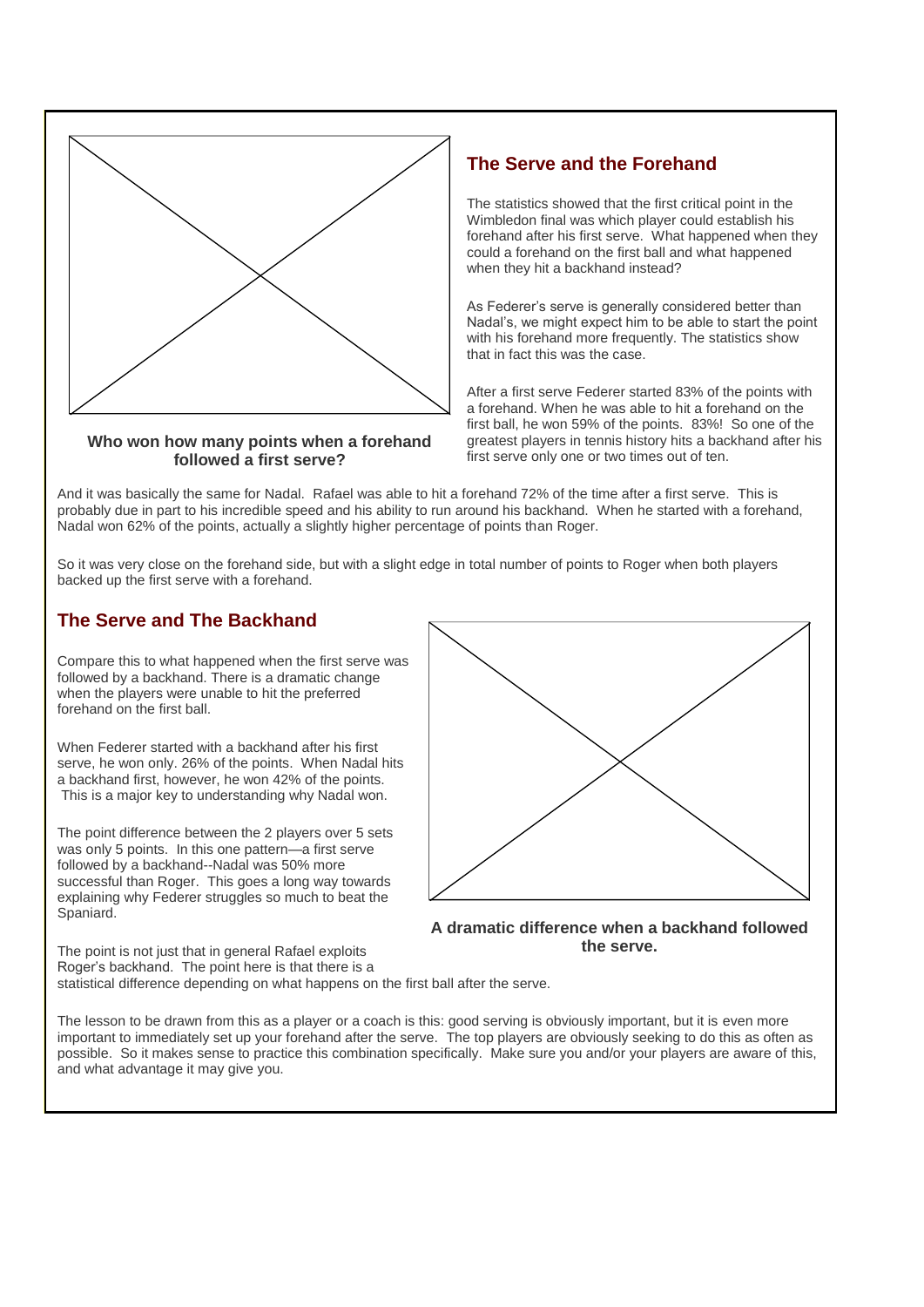

### **Was it surprising where Nadal hit most of his winners?**

# **Court Position**

The second critical statistic we were able to chart with our software was where on the court the players hit each of their shots. We tend to think that Nadal plays much further back in the court than Federer.

But the statistics showed that both players hit most of their baseline shots in a zone that stretches from about 3 feet inside the baseline to about 5 behind the baseline.

Let's look first at groundstroke winners, excluding the passing shots, which we will address separately a little further on.

Federer hits 67% of all his groundstroke winners with his forehand in this zone—again anywhere from 3 front in front of to 5 feet behind the baseline.

He produced 25% of all his winners with his backhand hit from the same zone. Interestingly, the other 8% of his

winners are forehands hit from further back, more 5 feet behind the baseline. He recorded no backhand winners in the Wimbledon final from deeper than 5 feet behind the baseline.

Compare this to Nadal. Surprisingly Rafael hits 74% of all his winners with his forehand from the same zone as Roger, an even higher percentage of all his winners coming from his forehand. 15% of all his winners came from backhands hit from the same zone.

From further back, more than 5 feet behind the baseline, Nadal used his forehand to hit only 4% of his total winners. Surprisingly again, that's slightly less than Federer on the forehand from the deeper zone.

But there is a significant difference in Nadal's favor on the backhand side. From this zone 5 feet or more behind the baseline, Nadal actually hits 7% of all his winners from his backhand side.

Both players of course hit winners from closer in, but since they continue to the net from further in the court, we consider these as a different category.

So, as we might expect, Nadal hits a few more winners



#### **Nadal's ability to score with his deep backhand was a factor.**

from deeper positions, but the surprise is that the majority of those came from his backhand side. . Most of his winners on both sides are hit from closer in, as with Federer. But these small differences can be the deciding factors in close matches.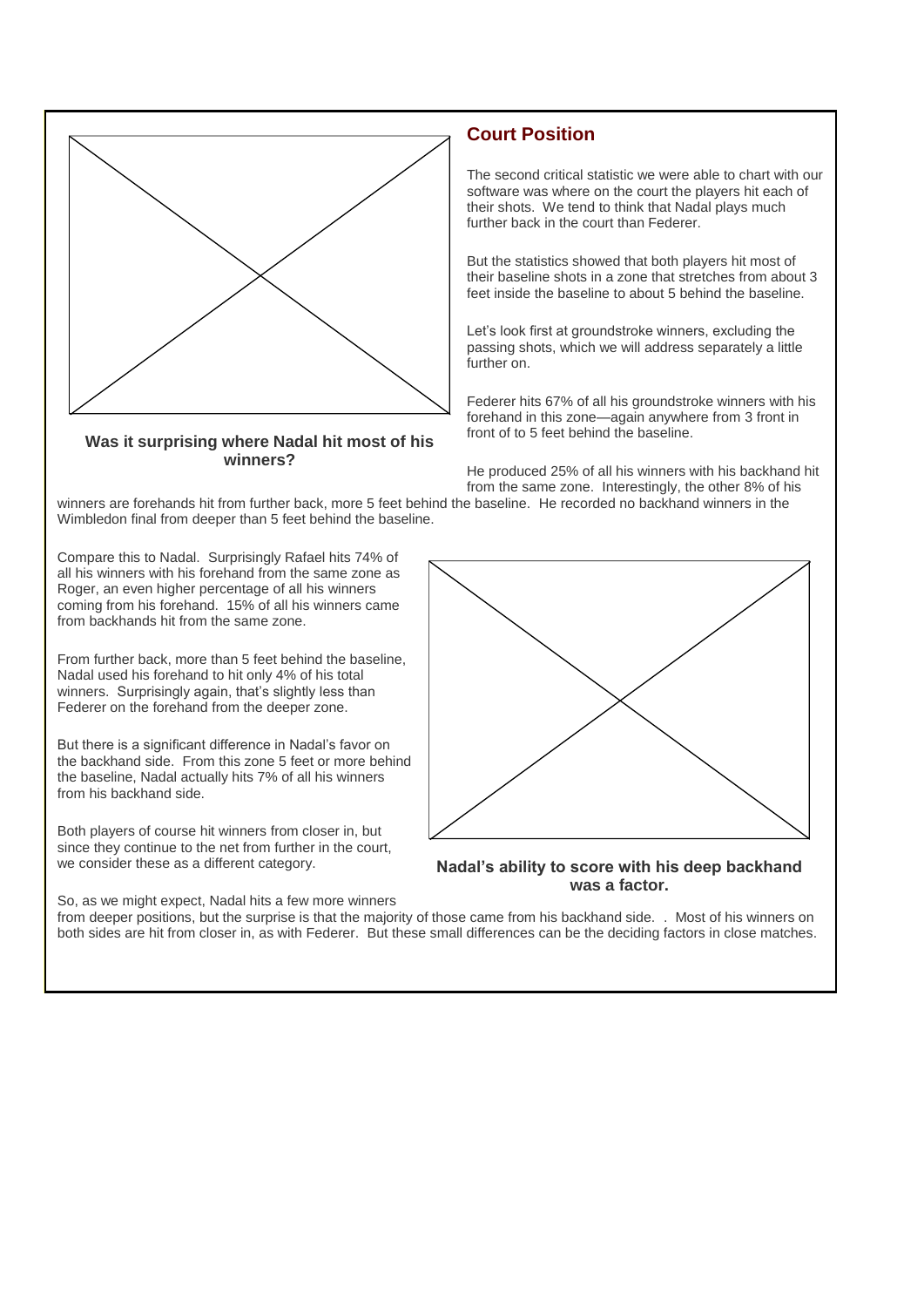

### **Given the opportunity, Nadal very rarely missed a pass.**

## **Passing Shots**

If we look at passing shots we can see another key aspect that helped determine the outcome. Federer attacked Nadal by moving up into the shorter part of the court around 100 times in the course of the match.

Although he won many points with groundstroke winners, he won only 10% of these attacking points by actually a volley or an overhead.

We can see why when we look at the numbers on Nadal's passes. When Federer attacked Nadal won 19% of the total points with winning passes. Only 2% of Federer's attacking points ended with a Nadal passing shot error.

The bottom line is that when Nadal had any chance of hitting a passing shot, he generally hit it with amazing precision, and rarely produced an unforced error. This explains why so few points ended with volleys or

overheads, especially unusual on grass. Federer was forced to try for winners on his approaches because he could feel that Nadal's passing shots would other wise beat him consistently at the net.

The passing shots show even more spectacularly Nadal's ability to hit winners from 5 feet behind the baseline and more. The highest number of passing shots for either player was Nadal's crosscourt backhand hit from 5 feet or more behind the baseline, an amazing statistic.

These 3 statistics give some added insight into the one of the greatest matches of all time. In the next article, we'll take a look at what our numbers show about the rivalry in general but looking at all of their Grand Slam final encounters.

**Bart Theelen** is Managing Director of SportsCounts, a company that specializes in computer assisted tennis analysis. He has worked with the Dutch Davis Cup team, and coaches both junior and professional players. He publishes regularly in *Tennis & Coach*, identifying strengths and weaknesses of several famous players and their game style.

**Marcel Crok** is a tennis coach and editor in chief of *Tennis & Coach*, the professional magazine of the Association of Dutch Tennis Coaches.

For further information or to contact either Marcel or Bart, email them at: **[redactie@tennisencoach.nl](mailto:redactie@tennisencoach.nl)**